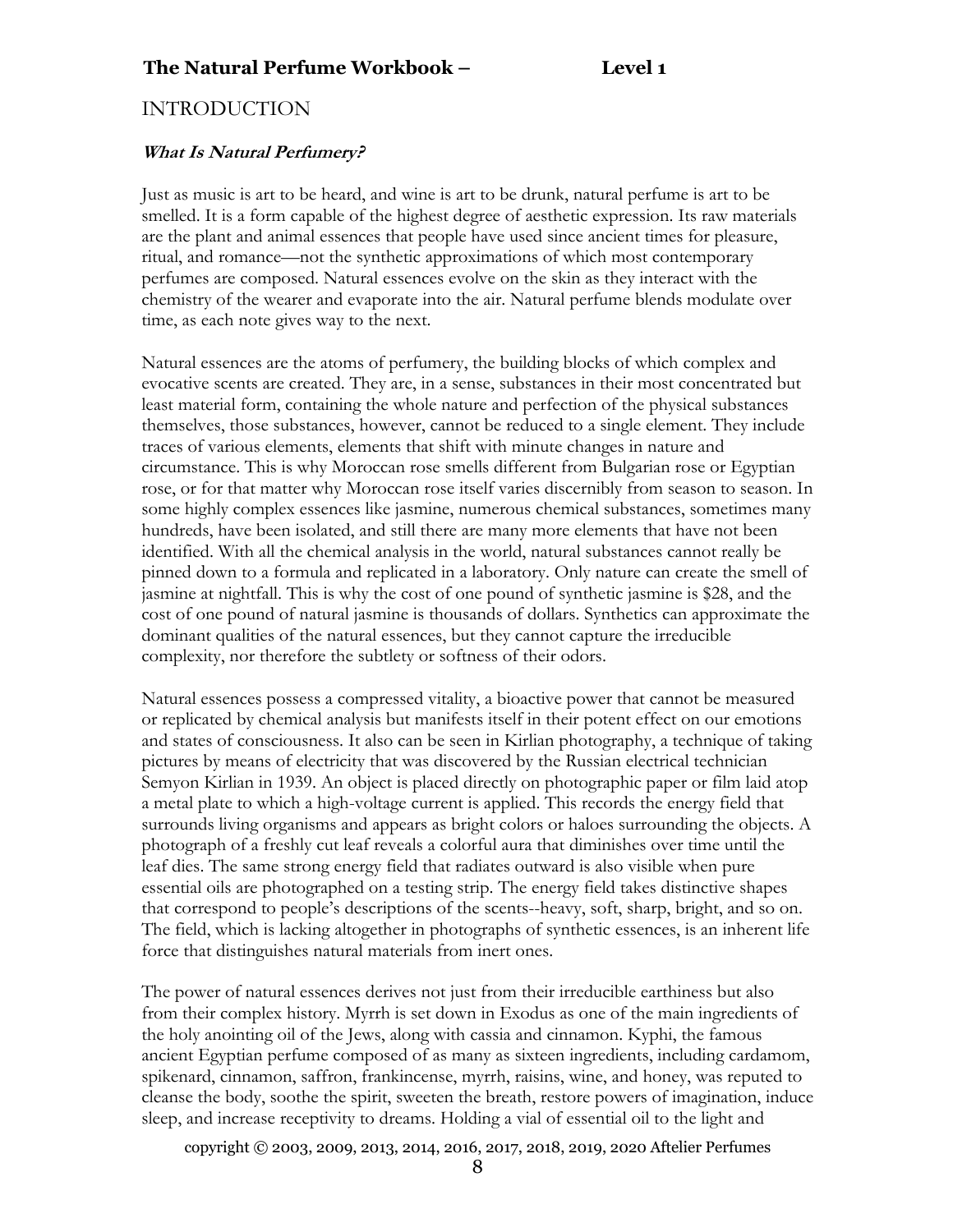# **The Natural Perfume Workbook – Level 1**

admiring its jewel-like color, inhaling its complicated fragrance, one imagines the people and places that have known and used it, the history and rituals in which it has played a part. And those who not only experience the essences but experiment with them participate in ancient traditions of sorcery, healing, and alchemy.

# **The Perfumer's Art**

Smell is the most primitive of our senses, and our response to certain odors is deeply embedded in the unconscious mind. "The basic type of receptor cell [for olfaction] found in primitive animals has changed very little in evolution, remaining much the same in groups of animals as diverse as insects, birds, fish and mammals." (*Perfumery: Practice and Principles*, Calkin and Jellinek, p.75). The development of human olfactory tissue is closely linked to the pituitary gland, which plays a key role in sexual activity and reproduction. Rudimentary perfume blending takes place within both the insect and plant worlds. For example, plants make their presence known to insects by producing distinct, alluring scents, which draw certain insects exclusively to their nectar and pollen. These scents mimic the pheromones of the insects, playing on their sexual responses. Human beings not only participate in this universal process of call and response, but they partake of the same organic elements to do so. And it is with these same materials that the natural perfumer works her alchemy upon the senses.

#### **Natural Perfumery, Aromatherapy, and Synthetic Perfumery**

Natural perfume borrows from both aromatherapy and synthetic perfumery, but is distinct from each. It shares aromatherapy's insistence on working with essential oils for their complex biodynamic powers. But in aromatherapy, blends are created for therapeutic more than aesthetic purposes. On the other hand, while natural perfumery shares with synthetic perfumery the intention to create "wearable art," the synthetic blends carry none of the depth or transformative power of the naturals.

Yet natural perfumery is an art that was cut short before it came to fruition. Although for a long time perfumes were made exclusively of natural essences, they tended to be limited to blends for scenting handkerchiefs and those for simulating the scents of certain flowers that resisted distillation. The fragrances for scenting handkerchiefs--Alhambra, Bouquet d'Amour, Esterhazy Bouquet, Ess Bouquet, Eau de Cologne, Jockey Club, Stolen Kisses, Eau de Millefleurs, International Bouquet of All Nations, Rondeletia--were repeated changelessly by every perfumer and usually sounded more interesting than they smelled. Like the floral imitations, most were heavy floral mixtures fixed with civet, musk, or ambergris; perfumers exploited little of the range of contrast and intensity offered by the essential oils then available. It wasn't until the first decade of the twentieth century that perfumers began to venture beyond their timid beginnings to create scents that were conceived not in imitation of nature but as beautiful in themselves. This period of creative ferment coincided with—and was, to a degree, spurred on by—the introduction of synthetically formulated perfume ingredients. The synthetics were offered by the same suppliers who sold natural ingredients but were only too happy to avail themselves of consistent quality and steady supply that they could buy and sell for less. Thus there never has been a true "golden age" of natural perfume, because perfumery emerged as an art form in tandem with the birth of the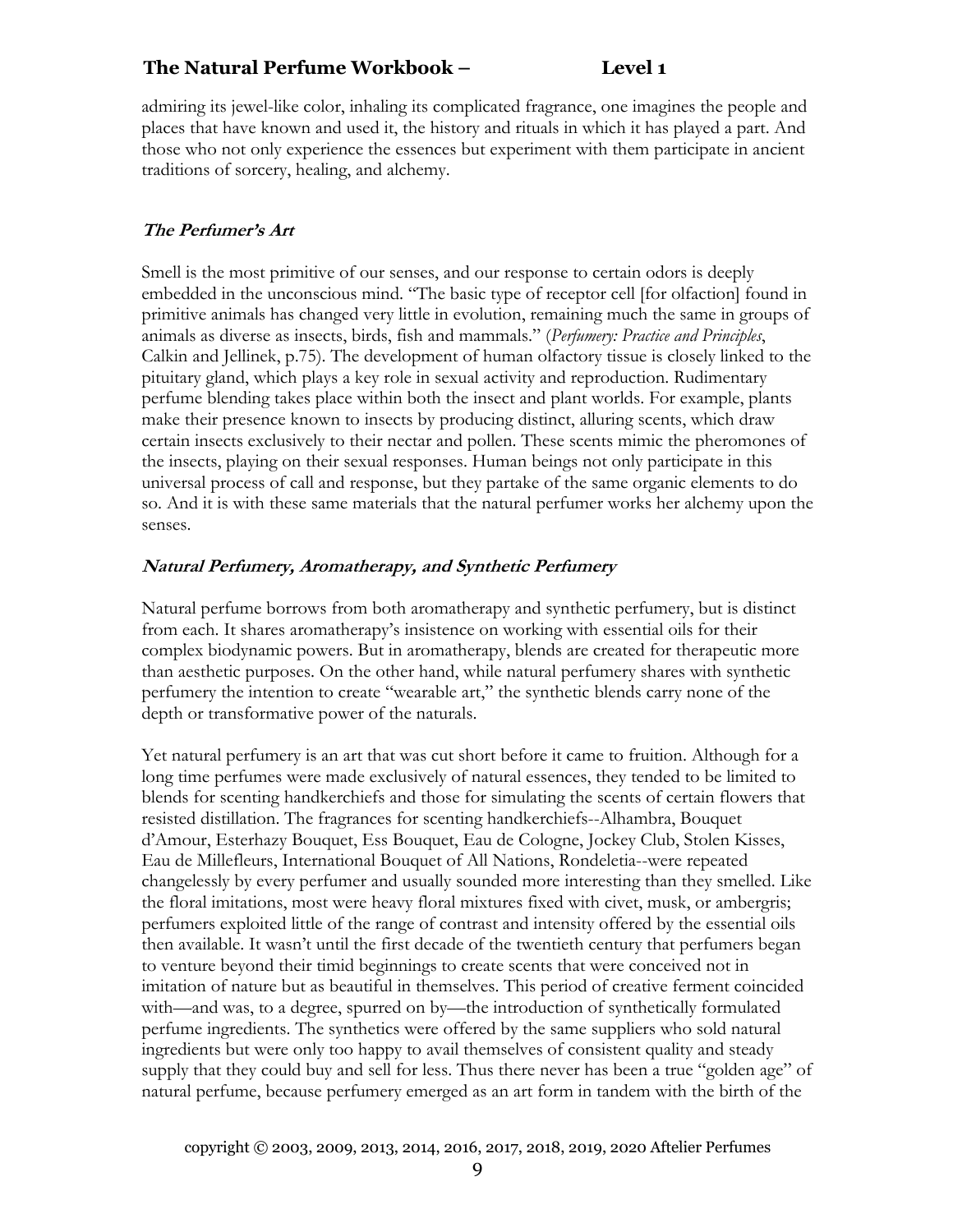# **The Natural Perfume Workbook – Level 1**

synthetics, and the incredible palette of natural essences remained largely untouched, awaiting discovery.

| Comparative<br>Categories            | Aromatherapy                                                    | <b>Natural Perfume</b>                                            | Commercial<br><b>Synthetic Perfume</b>            |
|--------------------------------------|-----------------------------------------------------------------|-------------------------------------------------------------------|---------------------------------------------------|
| <b>Primary Concern</b>               | therapeutic                                                     | aesthetic with<br>therapeutic<br>benefits                         | aesthetic                                         |
| <b>Aesthetic Aims</b>                | simple                                                          | create beauty                                                     | create beauty                                     |
| <b>Ingredient Sources</b>            | essential oils                                                  | essential oils,<br>concretes and<br>absolutes                     | mainly, if not<br>totally, synthetic<br>fragrance |
| Typical Number of<br><b>Essences</b> | around 5                                                        | 9 to 30                                                           | over 50                                           |
| Structure                            | not a consideration                                             | designed around<br>volatility of top,<br>middle and base<br>notes | can manipulate<br>structure                       |
| Drydown on Skin                      | not a consideration                                             | evolves with body<br>chemistry                                    | synthetic                                         |
| Duration on Skin                     | not a consideration                                             | couple of hours                                                   | day or more                                       |
| <b>Duration in Bottle</b>            | some carrier oils go<br>bad                                     | ripens with age in<br>alcohol                                     | can go bad                                        |
| Composition                          | intricate<br>orchestration of<br>elements and trace<br>elements | intricate<br>orchestration of<br>elements and trace<br>elements   | mixture of single-<br>aroma chemicals             |
| History                              | over 4000 years                                                 | over 4000 years                                                   | 100 years                                         |
| Lineage                              | linked to nature,<br>alchemy and ritual                         | linked to nature,<br>alchemy and ritual                           | linked to<br>developments in<br>chemistry         |
| Cost                                 | essential oils are less<br>expensive than<br>absolutes          | Most expensive<br>and luxurious                                   | most perfume<br>chemicals are not<br>expensive    |

# **Frequently Asked Questions**

- *Why doesn't natural perfume last as long?* Natural perfumes never last as long as synthetic ones because chemical ingredients last longer on the skin. A perfume that lasts more than a couple of hours on the skin is almost certainly created from synthetics.
- *Why does natural perfume cost more?*

Natural perfumes are made from the most expensive and luxurious essences. They are created by hand from raw materials in small batches; sometimes it takes a great deal of material to render a tiny amount of essence, and some of the material is rare or difficult to procure.

copyright © 2003, 2009, 2013, 2014, 2016, 2017, 2018, 2019, 2020 Aftelier Perfumes